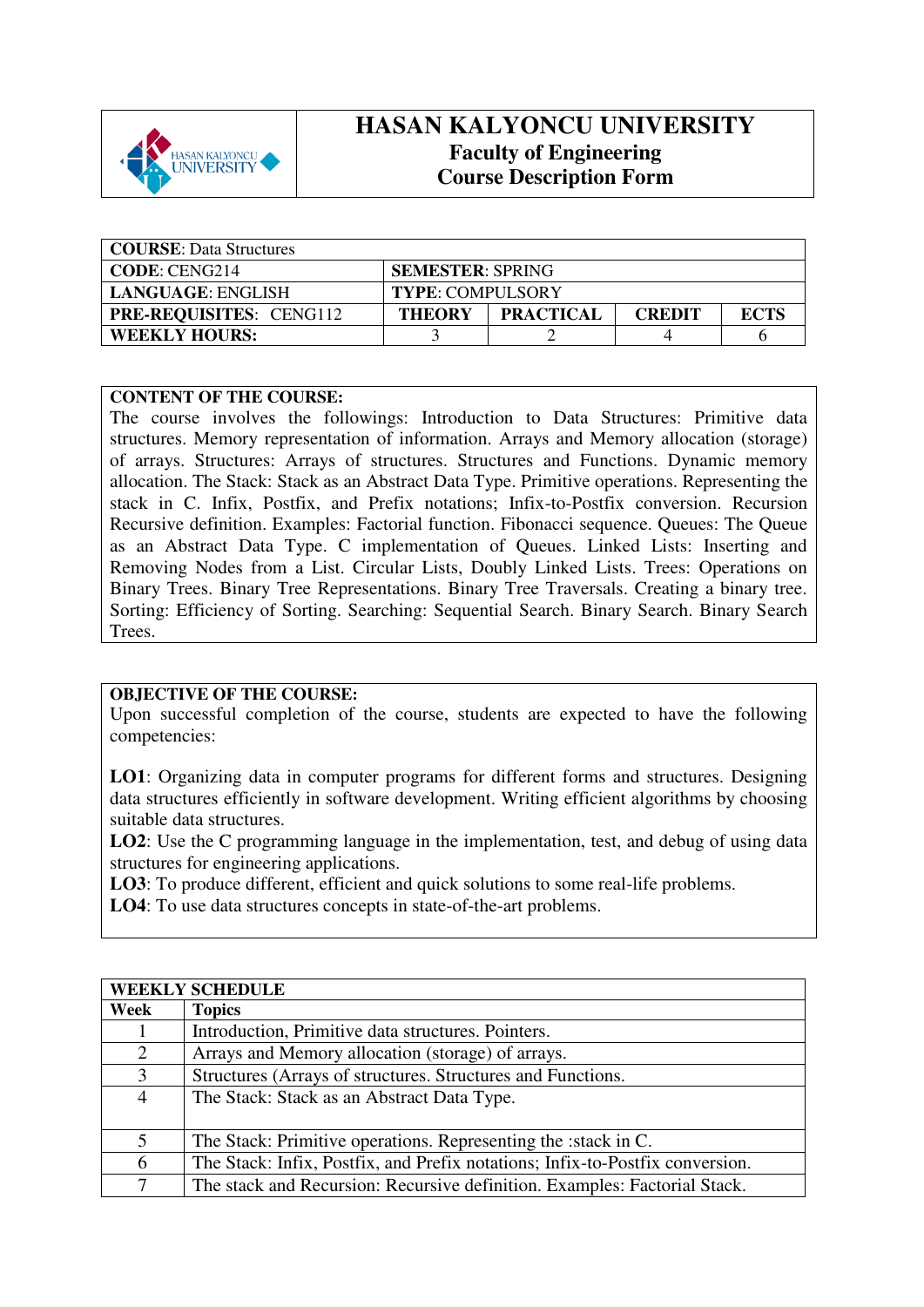|    | Fibonacci. Sequence and Binary search. The Recursion versus Iteration          |
|----|--------------------------------------------------------------------------------|
| 8  | Midterm                                                                        |
| 9  | Queues: The Queue as an Abstract Data Type.                                    |
| 10 | C implementation of Queues. Circular queue representation.                     |
| 11 | Linked Lists: Representation of linked list structures.                        |
|    |                                                                                |
| 12 | Linked Lists using Dynamic Variables. Type of linked list structures: Circular |
|    | Lists, Doubly Linked Lists.                                                    |
|    | Main operations using linked list structures.                                  |
|    |                                                                                |
| 13 | Tree representation, Binary Tree Representations. Operations on Binary Trees.  |
|    | Binary Tree Traversals. Creating a binary tree. Deleting nodes from a binary   |
|    | tree.                                                                          |
| 14 | Sorting and Searching                                                          |

**TEXTBOOK:** Data structure using c and c++ , 2nd edition, Prentice - Hall Of India Pvt. Ltd, by Y. Langsam, M. Augenstein And A. M. Tenenbaum. **REFERENCE BOOKS:** Data Structures Through C in Depth , 2nd edition, BPB Publications, by Srivastava S. K.

| <b>EVALUATION SYSTEM:</b>    |                 |                |  |  |  |
|------------------------------|-----------------|----------------|--|--|--|
| <b>IN-TERM STUDIES</b>       | <b>QUANTITY</b> | PERCENTAGE (%) |  |  |  |
| Midterm Exam                 |                 | 30             |  |  |  |
| Homework                     | っ               | 10             |  |  |  |
| Lab                          | 13              | 5              |  |  |  |
| Quiz                         | $\overline{c}$  | 10             |  |  |  |
| Final Exam                   |                 | 45             |  |  |  |
| <b>TOTAL</b>                 | 19              | 100            |  |  |  |
| <b>CONTRIBUTION OF</b>       | 18              | 55             |  |  |  |
| <b>INTERM STUDIES TO</b>     |                 |                |  |  |  |
| <b>OVERALL GRADE</b>         |                 |                |  |  |  |
| <b>CONTRIBUTION OF FINAL</b> |                 | 45             |  |  |  |
| <b>EXAMINATION TO</b>        |                 |                |  |  |  |
| <b>OVERALL GRADE</b>         |                 |                |  |  |  |
| <b>TOTAL</b>                 | 19              | 100            |  |  |  |

| <b>COURSE CATEGORY:</b>        | PERCENTAGE (%) |
|--------------------------------|----------------|
| Mathematics and Basic Sciences |                |
| Engineering                    | 20             |
| <b>Engineering Design</b>      | 43             |
| Social Sciences                |                |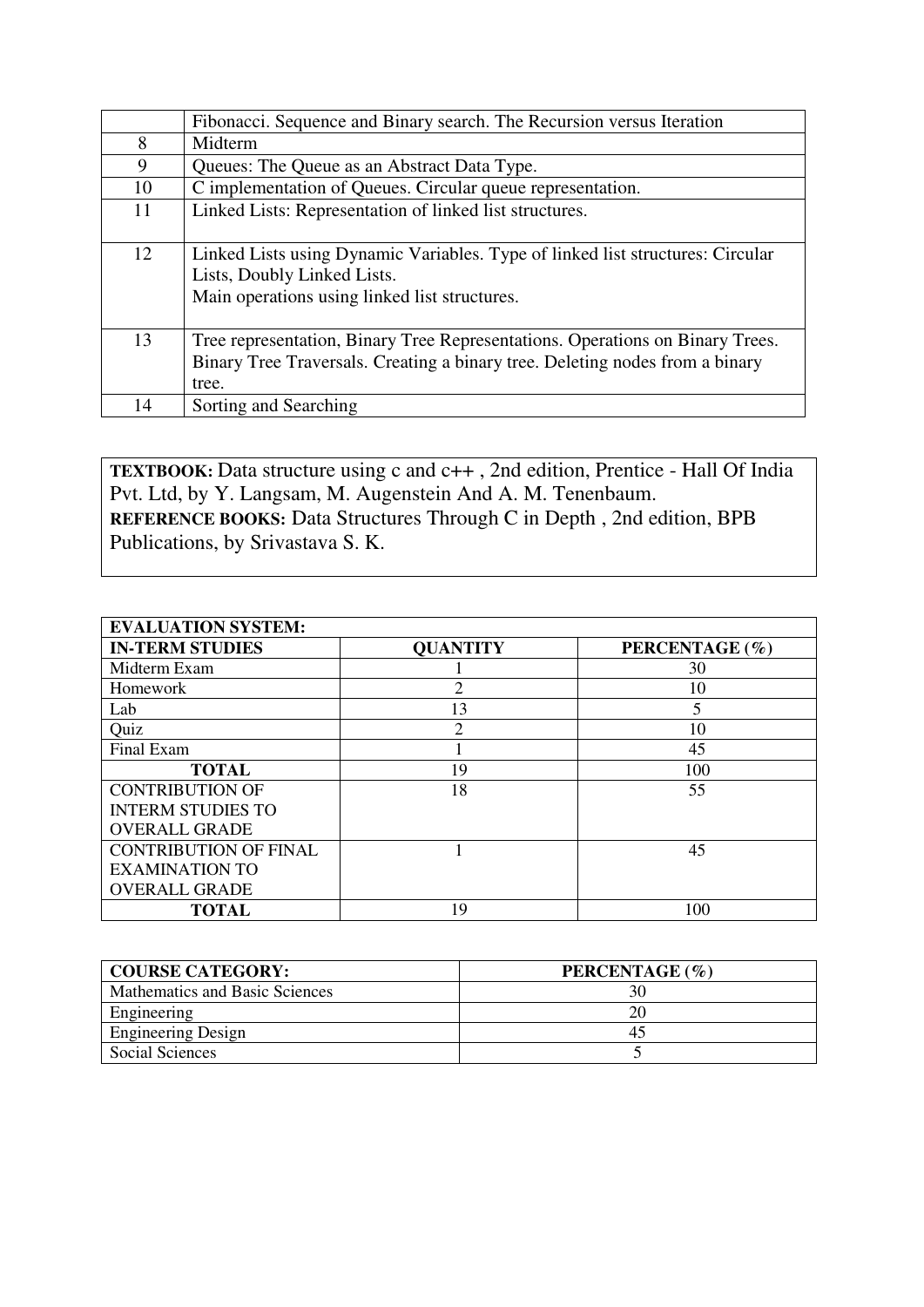| <b>TABLE OF ECTS / WORKLOAD:</b>                           |                 |                           |                          |
|------------------------------------------------------------|-----------------|---------------------------|--------------------------|
| <b>Activities</b>                                          | <b>QUANTITY</b> | <b>Duration</b><br>(Hour) | <b>Total</b><br>Workload |
| <b>Course Duration</b>                                     | 13              |                           | 39                       |
| Hours for off-the-classroom study (Pre-study,<br>practice) | 14              | 6                         | 84                       |
| Laboratory works                                           | 13              | 2                         | 26                       |
| Mid-term                                                   |                 | $\overline{2}$            | $\overline{2}$           |
| Final examination                                          |                 | $\mathfrak{D}$            | 2                        |
| Homework                                                   | $\overline{c}$  | 8                         | 16                       |
| Quiz                                                       | $\mathcal{D}$   | $\mathcal{D}$             | 4                        |
| <b>Total Work Load</b>                                     | 42              | 27                        | 173                      |
| <b>Total Work Load / 30</b>                                |                 |                           | 5,77                     |
| <b>ECTS Credit of the Course</b>                           |                 |                           | 6                        |

|                                              | PO <sub>1</sub>                                | <b>PO2</b> | PO <sub>3</sub> | PO <sub>4</sub> | <b>PO5</b> | <b>PO6</b> | PO <sub>7</sub> | PO <sub>8</sub> | PO <sub>9</sub> | <b>PO10</b> | PO11 |
|----------------------------------------------|------------------------------------------------|------------|-----------------|-----------------|------------|------------|-----------------|-----------------|-----------------|-------------|------|
| LO1                                          |                                                |            |                 |                 |            |            |                 |                 |                 |             |      |
| LO2                                          |                                                |            |                 |                 |            |            |                 |                 |                 |             |      |
| LO <sub>3</sub>                              |                                                |            |                 |                 |            |            |                 |                 |                 |             |      |
| LO <sub>4</sub>                              |                                                |            |                 |                 |            |            |                 |                 |                 |             |      |
| PO: Program Outcomes   LO: Learning Outcomes |                                                |            |                 |                 |            |            |                 |                 |                 |             |      |
|                                              | Values: 0: None   1: Low   2: Medium   3: High |            |                 |                 |            |            |                 |                 |                 |             |      |

| <b>INSTRUCTOR(S):</b>         | Asst. Prof. Dr. Saed<br><b>ALOARALEH</b> |
|-------------------------------|------------------------------------------|
| <b>FORM PREPARATION DATE:</b> | 22/5/2019                                |

| <b>LEARNING OUTCOMES OF THE</b>                                                                                                                                                                                                                                                                                                                                                                                                                                                  | <b>PROGRAM OUTCOMES:</b>                                                                                                                                                                                                                                                                                                                                                                                                                                                                                                                                                                                                                                                                                                                                                                                                   |  |
|----------------------------------------------------------------------------------------------------------------------------------------------------------------------------------------------------------------------------------------------------------------------------------------------------------------------------------------------------------------------------------------------------------------------------------------------------------------------------------|----------------------------------------------------------------------------------------------------------------------------------------------------------------------------------------------------------------------------------------------------------------------------------------------------------------------------------------------------------------------------------------------------------------------------------------------------------------------------------------------------------------------------------------------------------------------------------------------------------------------------------------------------------------------------------------------------------------------------------------------------------------------------------------------------------------------------|--|
| <b>COURSE:</b>                                                                                                                                                                                                                                                                                                                                                                                                                                                                   |                                                                                                                                                                                                                                                                                                                                                                                                                                                                                                                                                                                                                                                                                                                                                                                                                            |  |
| <b>LEARNING</b><br><b>OUTCOMES</b><br>THE<br>OF<br><b>COURSE:</b>                                                                                                                                                                                                                                                                                                                                                                                                                | <b>PO1:</b> Adequate knowledge in mathematics, science and<br>engineering subjects pertaining to the relevant discipline;<br>ability to use theoretical and applied knowledge in these areas                                                                                                                                                                                                                                                                                                                                                                                                                                                                                                                                                                                                                               |  |
| <b>LO1</b> : Organizing data in computer<br>programs for different forms and<br>structures. Designing data structures<br>efficiently in software development.<br>Writing efficient algorithms<br>by<br>choosing suitable data structures.<br>LO2: Use the C programming<br>language in the implementation, test,<br>and debug of using data structures<br>for engineering applications.<br><b>LO3</b> : To produce different, efficient<br>and quick solutions to some real life | in complex engineering problems.<br><b>PO2:</b> Ability to identify, formulate, and solve complex<br>engineering problems; ability to select and apply proper<br>analysis and modeling methods for this purpose.<br><b>PO3:</b> Ability to design a complex system, process, device or<br>product under realistic constraints and conditions, in such a<br>way as to meet the desired result; ability to apply modern<br>design methods for this purpose.<br>PO4: Ability to devise, select, and use modern techniques and<br>tools needed for analyzing and solving complex problems<br>encountered in engineering practice; ability to employ<br>information technologies effectively.<br><b>PO5:</b> Ability to design and conduct experiments, gather data,<br>analyze and interpret results for investigating complex |  |
| problems.<br>LO4:<br>To<br>data<br>structures<br>use<br>state-of-the-art<br>concepts<br>in                                                                                                                                                                                                                                                                                                                                                                                       | engineering problems or discipline specific research questions.<br><b>PO6:</b> Ability to work efficiently in intra-disciplinary and<br>multi-disciplinary teams; ability to work individually.<br><b>PO7:</b> Ability to communicate effectively in Turkish, both                                                                                                                                                                                                                                                                                                                                                                                                                                                                                                                                                         |  |